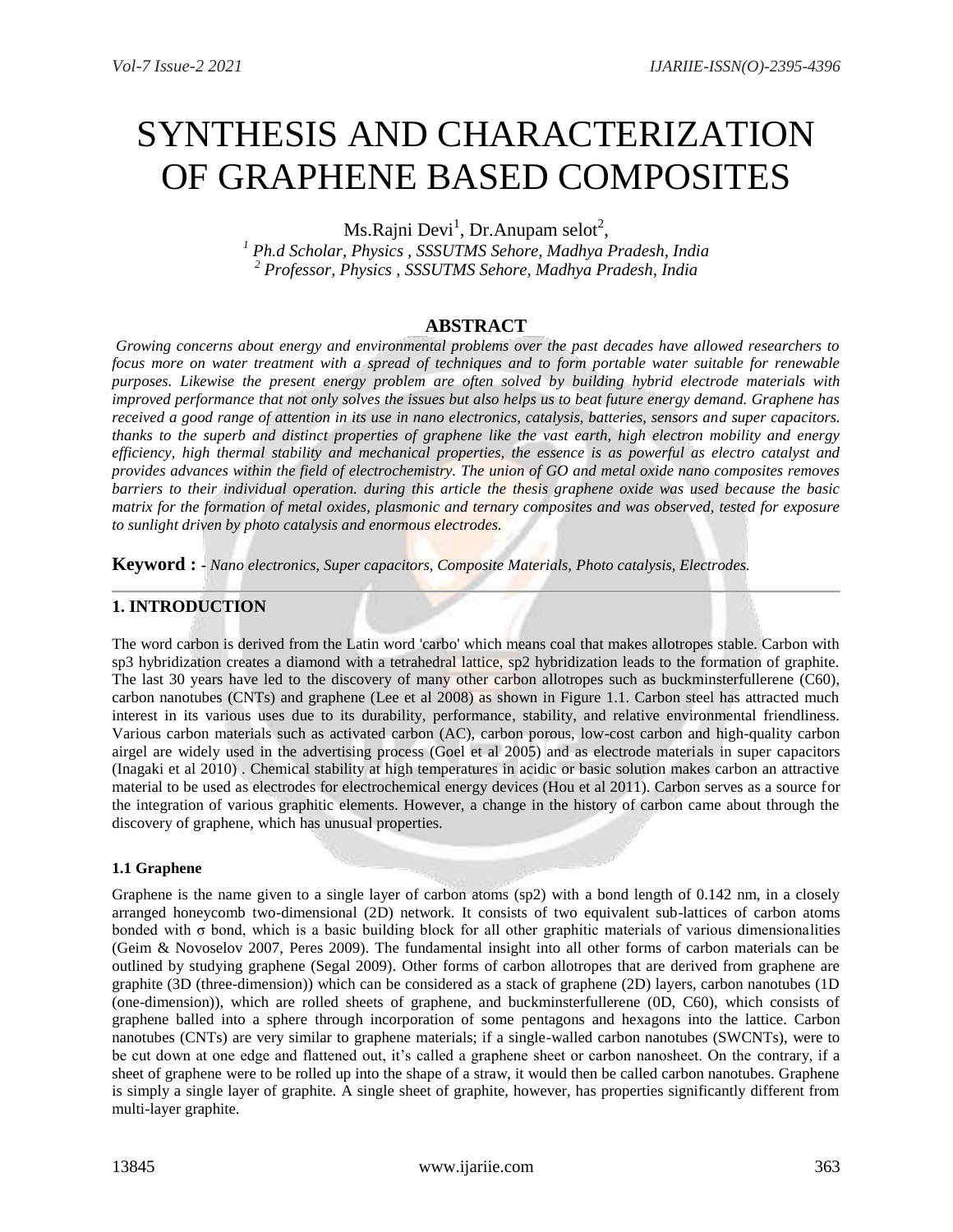| S.No. | <b>Properties of grapheme</b>                          | <b>Values</b>                                                      |
|-------|--------------------------------------------------------|--------------------------------------------------------------------|
| 1.    | Theoretical specific area                              | $2620 \text{ m}^2 \text{g}^{-1}$                                   |
| 2.    | Intrinsic mobility                                     | 200 000 cm <sup>2</sup> $v^{-1} s^{-1}$                            |
| 3.    | Young's modulus                                        | 1.0 TPa                                                            |
| 4.    | Fracture strength (stiffness)                          | 130 GPa                                                            |
| 5.    | Thermal conductivity (100 times that of Cu)            | 5000 $Wm^{-1}K^{-1}$                                               |
| 6.    | Optical transmittance (absorbs 2.3%<br>of white light) | 97.7%                                                              |
| 7.    | Electrical conductivity (single layer graphene)        | 649 S $cm^{-1}$                                                    |
| 8.    | <b>Breaking strength</b>                               | $42 \text{ Nm}^{-1}$                                               |
| 9.    | Electron mobility (lower than Ag)                      | 15000 cm <sup>2</sup> $\overline{V}$ <sup>1</sup> cm <sup>-1</sup> |
| 10.   | Electrochemical potential window                       | 2.5 V in 0.1M PBS, pH 7                                            |
| 11.   | Fermi velocity (similar to speed of light)             | $10^6$ m s <sup>-1</sup>                                           |

## **Properties of graphene (Wu 2012)**

## **1.2 Graphene Oxide**

Although graphene can be obtained by the above mentioned methods, they are constrained by low yield, high cost and/or processing limitations. Current approaches of preparing graphene involve the initial oxidation of graphite to graphite oxide, followed by the mechanochemical or thermal exfoliation of graphitic oxide to graphene oxide (GO) sheets. Their eventual reduction to graphene has attracted much attention because of the facile scalability and high yield.

m

ú



**allotropes of carbon**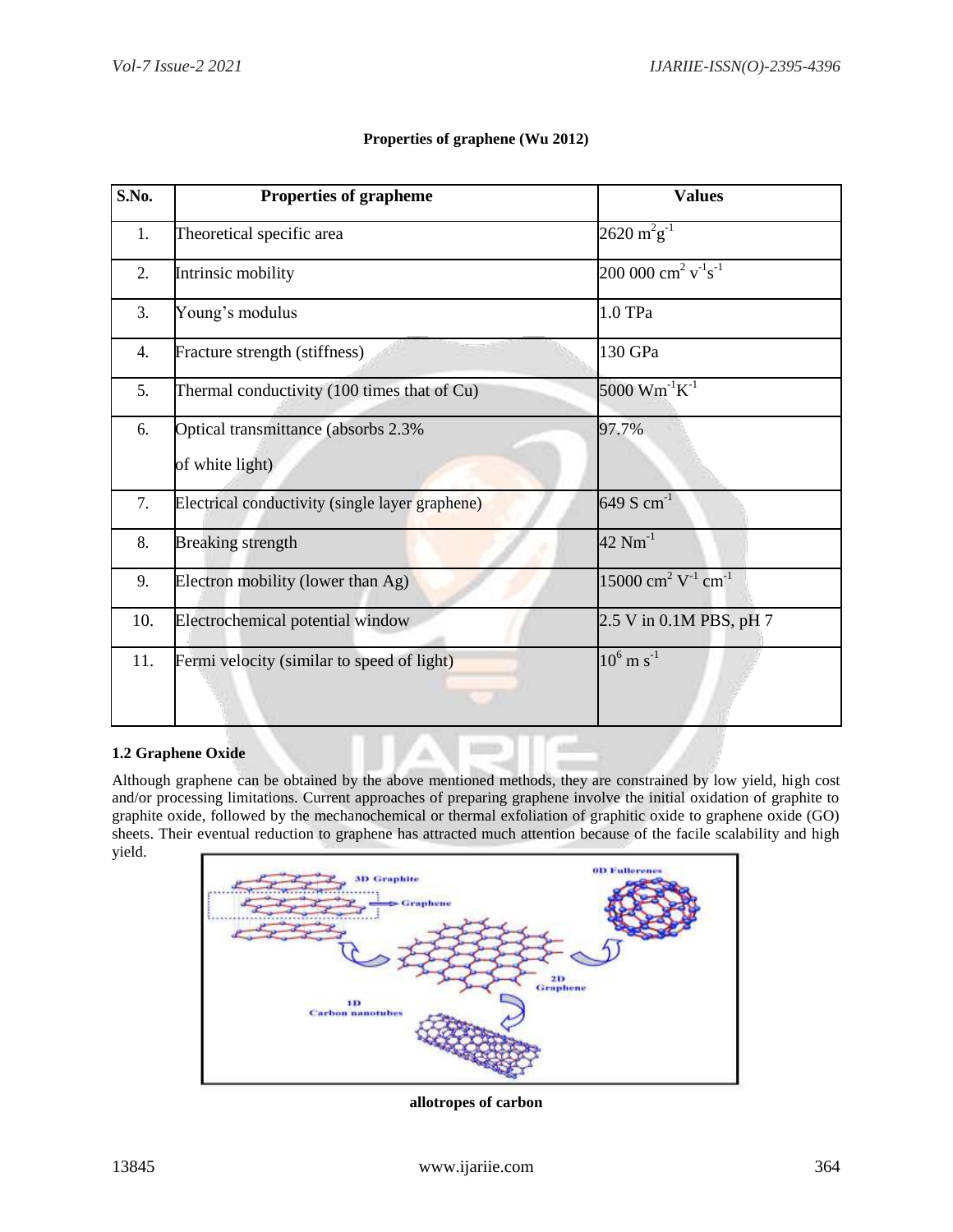GO is the hydrophilic derivative of graphene with thickness around 1nm and lateral dimension varying between few nanometers and several microns. Graphite oxide is heavily oxidized form of graphene that consists of single layer of graphene sheets bearing carboxyl, epoxide and hydroxyl functional groups on their basal plane linked to C-sp3 structure (Dreyer et al 2010). Based on the chemical analysis the carbon to oxygen ratio in GO was approximately found to be 3:1 (Stankovich et al 2006). The functional groups present in the basal and peripheral region give rise to various properties in GO. The carboxyl and carboxylic acid moieties present at the edges (-COOH) are responsible for the negative surface charge which is pH dependent and affords colloidal stability to the GO suspension (Park et al 2009b). The basal plane containing the epoxide (-O-) and alcohol (hydroxyl (-OH)) groups are responsible for the surface reactions and hydrogen bonding.

# **2. LITERATURE REVIEW**

(Yin et al 2013), thermal reduction (Zhu et al 2011), microwave assisted reduction (Hassan et al 2009), electrochemical reduction (Ramesh & Sampath 2009) and photochemical reduction (Matsumoto et al 2010) etc. Among the various methods of reduction chemical reduction is considered to be the most versatile route involving a wide array of reducing agent owing to its ability to produce graphene/rGO in large scale compared to other synthesis route

(Qi et al 2010b),Wastewater from textile and food industries mainly constitutes dyes used for dyeing and as food colouring agents. Dyes are used in various other applications like biological staining, tracers, coloration of paper, ELISA (enzyme linked immune assay), etc. These are toxic organic pollutants that affect the environment and aquatic life. When humans consume these dye contaminated water they also get affected as most of these dyes are found tobe carcinogenic (Hui et al 2011). To prevent disruption of the ecosystem and protect our environment, it is imperative to treat the dye contaminated wastewater before they are released into water bodies. But their structural complexity makes their treatment a herculean task.

Over the years, many technologies have been developed for the treatment of dye contaminated waters. Adsorption is one of the most commonly used methods for mineralization of dye due to low cost and simplicity. But, the major drawback of this process lies in the fact that the dye is not degraded but simply adsorbed onto a solid adsorbent surface, which needs further treatment. Also during regeneration of the adsorbent, the dye is released into another medium, which again needs further treatment (Jenny et al 2014).

Electrochemical processes like electrooxidation are highly efficient in completely degrading the dye; nevertheless, it suffers from the disadvantage of high cost and high energy consumption. With the whole world suffering from energy crisis, it would not be prudent to use such a technology for treating high volumes of wastewater (Lam et al 2012). Biological processes on the other hand help in cutting down the costs and energy consumption, but it takes longer time for completion. Also, the residual sludge needs to be disposed after another round of treatment process. Hence, it is vital to develop new technologies that can minimize these drawbacks for the optimal treatment of these harmful organic pollutants.

Photocatalysis is the process in which light activated catalyst drives the reaction to degrade the organic pollutants. The acceleration of the reaction occurs due to the ability of the catalyst to generate electron-hole pairs leading to the generation of free radicals which stimulates secondary reactions. Metal oxide nanoparticles are used in many applications such as catalysis, sensing, etc with both biological and environmental importance (Chen 2007). Their large surface area and higher chemical reactivity have procured them an inimitable position in various strata of technology. Environmental pollutant degradation is one such area where metal oxide nanoparticles have cemented its position.

A variety of semiconductor photocatalysts have been used for the synthesis of graphene based composites. Metal oxides such as TiO2, ZnO, SnO2, Fe2O3, Cu2O and slats such as ZnS, CdS, BiVO4, Bi2WO6, ZnFe2O4, metal free polymer and silver/silver halides such as Ag/AgCl and Ag/AgBr etc are most widely considered under semiconductor photocatalysis. Semiconductor based photocatalysis using TiO2 has been used for many decades for degradation of organic pollutants. Among the various candidates for photocatalysts TiO2 is the only material till date for industrial applications and considered as the benchmark in the area of photocatalysts. It has been extensively studied due to its good stability, high photoreactivity, high efficiency, low cost, less toxicity and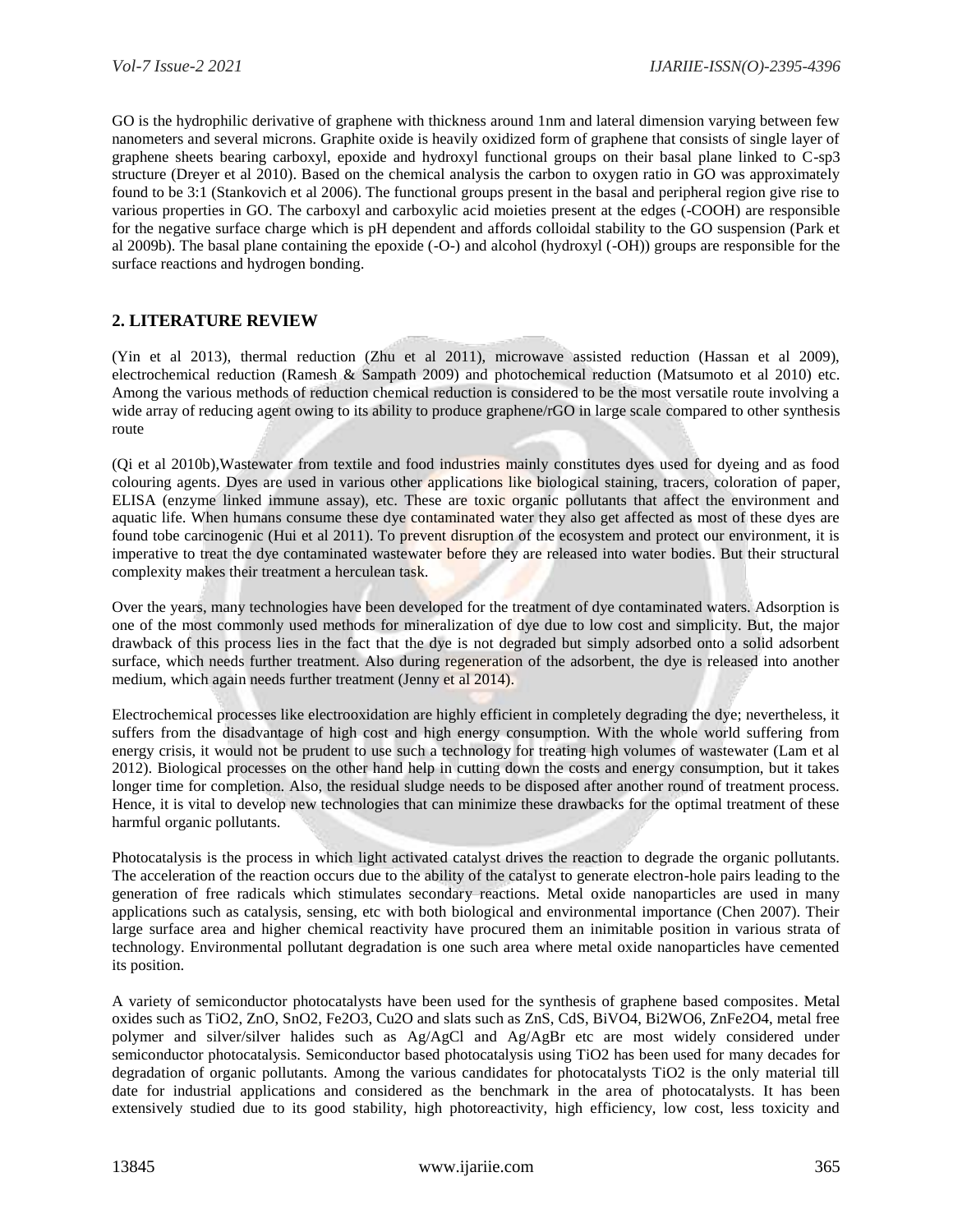environmental friendly nature (Chen & Mao 2007). The crucial breakthrough in research on TiO2 photocatalysis paved way for many practical applications as stated by Jenny and his co-workers in their review article

(Jenny et al 2014). In 1972 Honda and Fujishima discovered the electrolysis of H2O using TiO2 photoanode with UV irradiation (Fujishima & Honda 1972). One of the major drawbacks of using TiO2 is the use of UV irradiation for its activation. In order to improve its visible light activity, various modification methods such as dye sensitization semiconductor coupling, doping etc have been performed in recent years. After these modifications TiO2 showed visible light absorption with boosted photocatalytic efficiency (Jenny et al 2014).

John et al (2011) evaluated the degradation of Rhodamine B (RhB) dye under visible light using ZnO nanocrystalline materials with different particle and crystal sizes. Three different solvents such as ethanol, methanol and propanol were used to synthesis ZnO by solvothermal method. It was observed that the ZnO synthesized using methanol as solvent has a smaller crystallite size of 4.8 nm and average particle diameter of 19.8 nm. The smaller particle sized ZnO shows an improved photocatalytic application than ZnO obtained by other solvents. Based on this it was concluded that the crystallinity plays a crucial role in improving the photocatalytic performance.

Jian et al (2009) reported a novel dumbbell-shaped ZnO microcrystal photocatalyst and evaluated its performance for the degradation of three different kinds of dye contaminated wastewater. The degradation efficiency of methyl violet (MV) and methylene blue (MB) dye wastewater using the synthesized dumbbell shaped ZnO nanoparticles was found to be 99 % and 98.5 % respectively. The TOC removal efficiency of the obtained ZnO nanoparticle was nearly 16-22 % higher than the commercial ZnO. A ZnO nanowire array synthesized by microwave assited hydrothermal method was reported recently by Xing et al (2015). The experimental results suggest that the ZnO nanowires have high photocatalytic activity towards the degradation of methyl orange (MO) dye containing wastewater in 75 min of exposure.

Han et al (2012) reported hierarchical ZnO flower-rod arrays (FRs) on indium doped tin oxide (ITO) glass using ZnO as a seed layer. The CV studies revealed that the ZnO FRs exhibit a higher current density than ZnO nanoparticles in the oxidative decomposition of RhB. The photo-electrochemical properties and the mechanism of the photodegradation is validated with C-V curves and I-t curves. The degradation efficiency of RhB using ZnO FRs was nearly 100% with an irradiation time of 1.5 h.

Apart from the most widely used TiO2, ZnO photocatalysts various other metal oxide photocatalysts have also been reported. SnO2 nanocrystals (Wu et al 2009) was synthesized by hydrothermal synthesis with the aid of amino acid and used for the degradation of RhB. Boxiang et al (2012) synthesized SnO2 microflowers. In 1998, Hara and his co-workers in 1998 reported the water splitting under visible light using Cu2O photocatalyst. The most crucial aspect of Cu2O photocatalyst is the excess evolution of O2 on the surface/bulk leading to p-type semiconducting nature. Cu2O with varying morphologies have been synthesized by means of reduction route with surfactants. It was confirmed that the Cu2O polyhedrons exhibits higher photocatalytic activity than the Cu2O nanoparticles (Poonam & Shatendra 2012). Semiconductors like Fe2O3 (Troy et al 2011), WO3 (Wang et al 2014b, An et al 2012b), CdS

(Qin et al 2013), ZnS (Dagui et al 2010) etc are also found to be a suitable materials for photocatalysis. Various TMOs have been employed as photocatalytic materials and extensively studied over the past years. TMOs with different morphologies such as micro/nanoparticles, nanotubes, nanowires, nanoflowers, and other hierarchical morphologies have also attracted the researchers (Chen & Caruso 2013). These specialized morphologies assist in enhancing the charge transfer and thereby reducing the charge recombination. In order to further enhance the performance of TMOs based photocatalytic materials, composites based on carbonaceous materials such as graphene (Liang et al 2010), activated carbon, CNTs (An et al 2007) etc have been explored. Graphene is of particular interest owing to its conjugated planar surface and high electron mobility which improves the charge transfer properties (Fan et al 2011).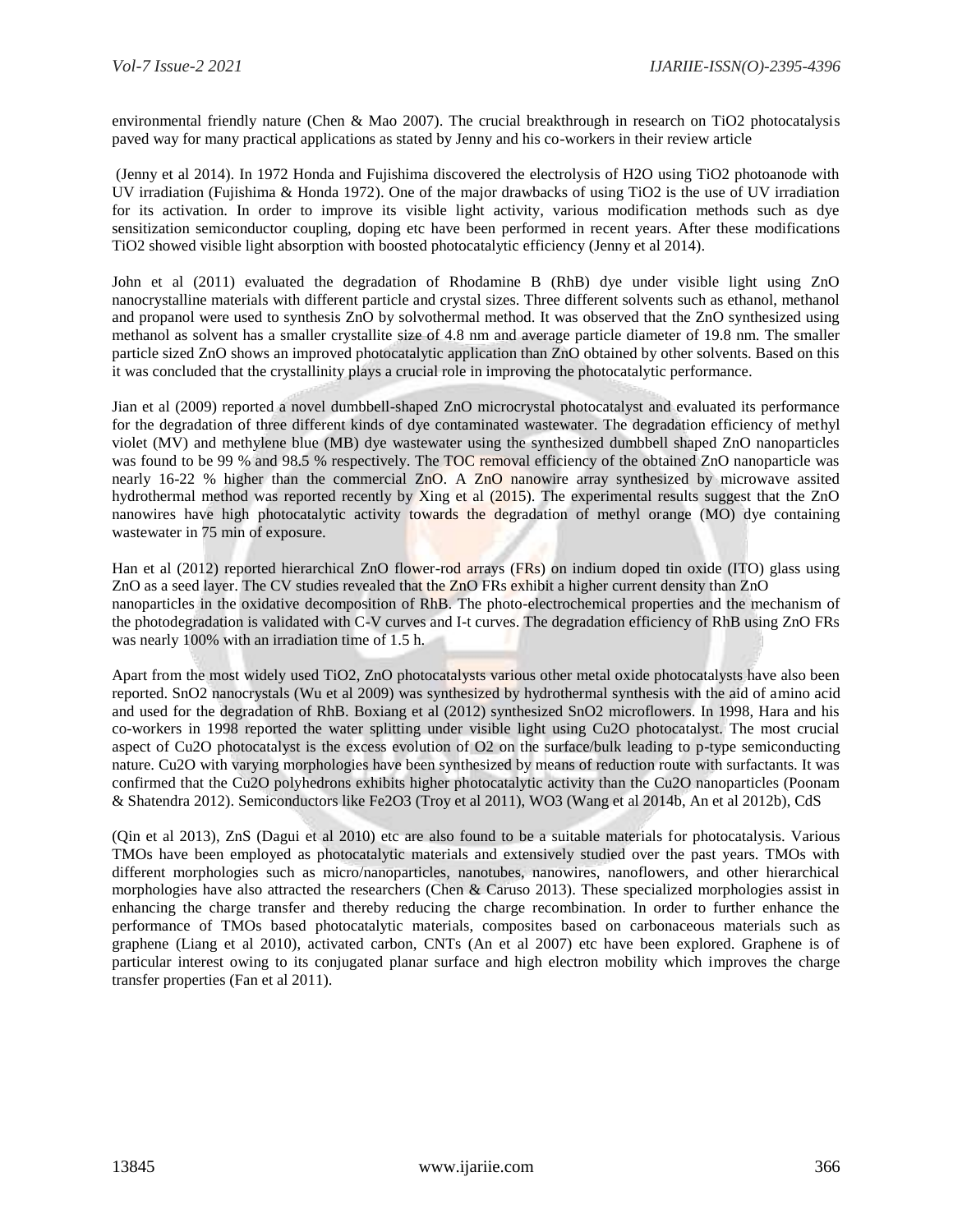# **3. MATERIALS AND METHODS**

Methylene blue dye was selected as the model dye for the photocatalytic treatment using the synthesized Ag/AgCl/GO and ZnO/GO nanocomposites. MB dye is of low molecular weight and the photocatalytic performance of the various photocatalyst were analysed with MB dye. Based on its performance the photocatalyst can be employed for other types of dyes. The UV-Vis spectrophotometer was used for the decolourization studies at λmax of 668 nm and the degradation of MB was investigated. The physical characteristics and the molecular structure of MB dye are tabulated in Table 3.1. For photocatalytic reaction, 5 mL (10 mg mL-1) of dispersed suspension of the as-synthesized nanostructures was transferred to a 250 mL beaker containing 45 mL aqueous solution of MB (10 mg L-1). The dispersion was kept in the dark for 30 min so that the dye molecules and catalysts achieve equilibrium after which the decolourization was accomplished in sunlight i.e solar light irradiation. The UV light flux was 5400 Lux (4% from 135000 of visible light) as measured using LUX Meter (LX-101), LT Lutron, Taiwan. 2 mL of dye solution was taken at regular intervals, centrifuged and the absorbance was recorded using UV spectrophotometer (Shimadzu 1800) at 668 nm.

| Dye name                 | <b>Methylene blue</b>                                  |
|--------------------------|--------------------------------------------------------|
| Abbreviation             | MB                                                     |
| C.I. name                | <b>Basic Blue 9</b>                                    |
| C.I. number              | 52015                                                  |
| Class                    | Thiazin                                                |
| `max                     | $668$ nm                                               |
| Colour                   | Blue                                                   |
| <b>Empirical formula</b> | $C_{16}H_{18}N_3SC1$                                   |
| Formula weight           | $319.9 g$ mol <sup>-1</sup>                            |
| Molecular volume         | $241.9$ cm <sup>3</sup> mol <sup>-1</sup>              |
| Molecular diameter       | $0.80$ nm                                              |
| Molecular weight         | $356$ g mol <sup>-1</sup>                              |
| ε                        | 79.15 x $10^3$ (L mol <sup>-1</sup> cm <sup>-1</sup> ) |
| Molecular structure      |                                                        |

|  | Physical characteristics of methylene blue dye |  |  |
|--|------------------------------------------------|--|--|
|--|------------------------------------------------|--|--|

## **3.1 Electrochemical Supercapacitors**

Ferrous sulphate heptahydrate (FeSO4.7H2O), polyvinylpyrrolidone (PVP), hydrochloric acid (HCl), DD water were purchased from SRL chemicals. Iron ore tailings, collected from local iron ore industries and the samples were analysed for higher content of iron by ICP-OES analysis and the sample with high iron content of 45.2% was used in the present study. All other chemicals were of analytical reagent grade. A weighed amount of IOTs was acid leached with HCl (1:1) at 900C in order to leach out the iron content. The acid insoluble portion was separated by filtration and the filtrate containing FeCl3 was treated with calculated amount of hydrogen peroxide (H2O2). Filtrate was heated to 60°C, and its pH was maintained below 4 by adding an appropriate amount of concentrated ammonia. As a result, iron was separated from tailings and precipitated into Fe(OH)3. Finally, Fe(OH)3 was washed repeatedly with de-ionized water, Then FeCl3 solution was obtained by Fe(OH)3 precipitate dissolution with hydrochloric acid (1:1) (Shen et al 2012). GO was synthesized by the previously reported procedure (Yang et al 2012b). To the ferric chloride solution obtained from IOTs where the % weight of Fe is (36.45%), calculated amount of FeSO4.7H2O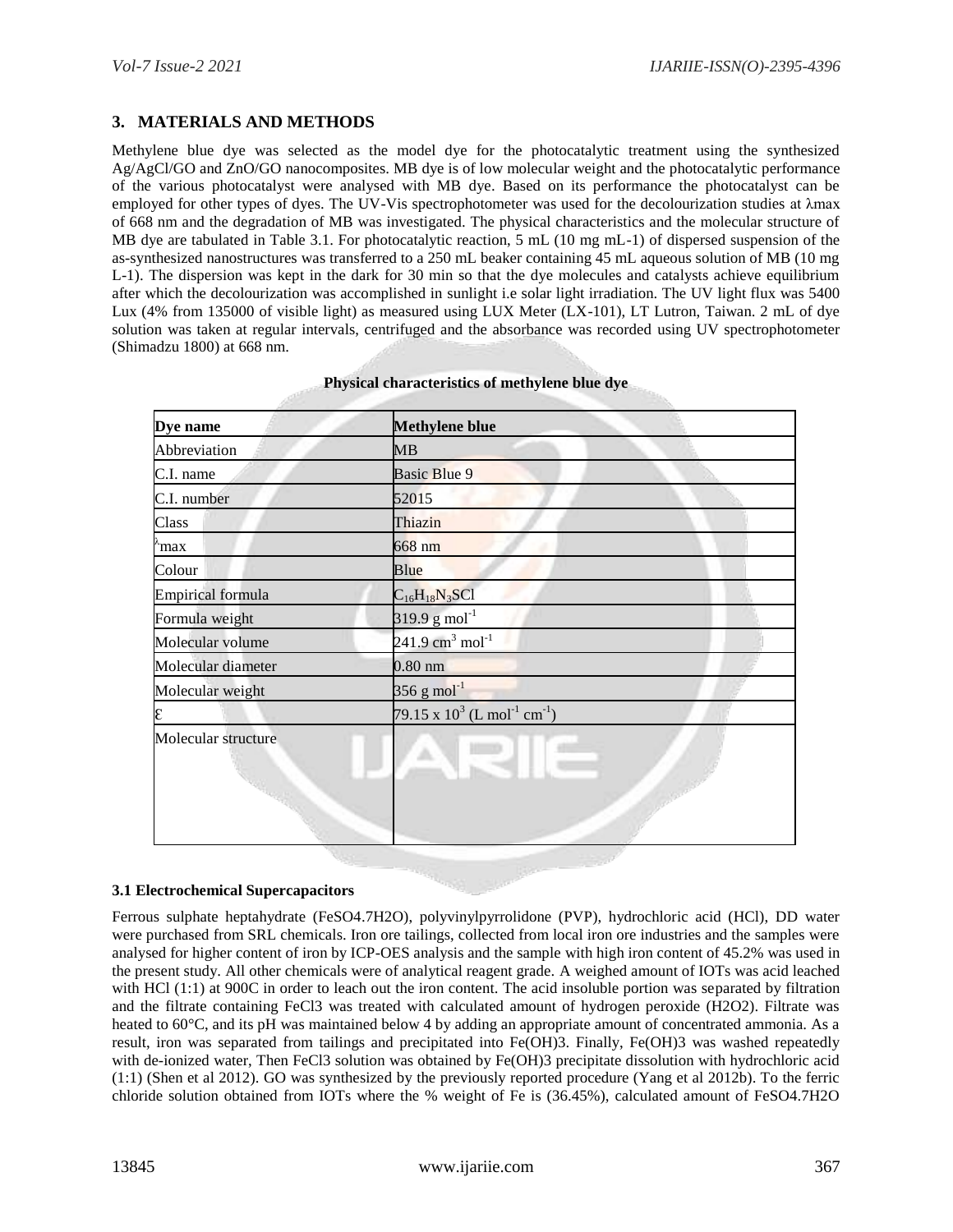(2:1), 0.60 g PVP and 30 mL as-prepared GO solution (3 mg mL-1) were added and the solution was mixed with 30 mL deionized water and magnetically stirred for 30 min at 500 rpm.

Aqueous ammonia solution (5mL) was added in drops to the above solution and again stirred for 30 min at 500 rpm to ensure complete ion exchange. The solution was transferred to 90 mL teflon-lined stainless steel autoclave and maintained at 1600C for 12 h. The resulting solution was cooled at room temperature and the black solid mass was collected by filtration, washed with ethanol and DI water each for several times and dried at 800C in vacuum oven. Bare Fe3O4 was also synthesized for comparison from IOTs. A weighed amount of IOTs was acid leached with HCl (1:1) at 900C in order to leach out the iron content. The filtrate containing FeCl3 was separated by filtration and the filtrate was treated with hydrogen peroxide (H2O2). The filtrate was heated to 60°C, at pH below 4 by using concentrated ammonia. As a result, iron was separated from tailings and precipitated into Fe(OH)3, washed repeatedly with de-ionized water. From which FeCl3 solution is obtained by using HCl (1:1). To the ferric chloride solution obtained from calculated amount of FeSO4.7H2O (2:1), 0.60 g PVP was added and the solution was mixed with 30 mL deionized water and stirred at 500 rpm for 30 min. After the addition of ammonia the entire mixture was again stirred at the same rpm for 30 min and autoclaved for 12h at 160°C. The product was cooled and washed repeatedly with DD water and dried.

# **4. RESULTS AND DISCUSSION**

#### **4.1 Characterization**

The FTIR spectra of the synthesized GO and ZnO/GO nanocomposite are shown in Figure 4.1(a). The peak at 1720 cm-1 corresponds to the C=O stretching, 1627 cm-1 arises from C=C stretching vibration, stretching at 1404 cm-1, 1226 cm-1 and 1057 cm-1 is due to C-OH and CO stretching vibrations from the epoxy and alkoxy group respectively (Marcano et al 2010). The spectra of ZnO/GO nanocomposite show peaks at 1562 cm-1 and small peak at 1420 cm-1 corresponding to the antisymmetrical and symmetrical vibrations of the zinc carboxylate respectively. The band at nearly 3500 cm-1 is assigned to the  $-\text{OH}$  stretching frequency of hydroxyl group (Xu et al 2008) affirming the formation of ZnO nanoparticles decorated on the GO matrix.



**FTIR Spectra of (a) GO, ZnO/GO and (b) Ag/AgCl/GO nanocomposite**

# **4.2XRD studies**

XRD studies was used to examine the structural changes originating from the oxidation of graphite to graphene oxide (GO) and also

the formation of Ag/AgCl/GO and ZnO/GO nanocomposite obtained by low temperature hydrothermal synthesis. Figure 4.2 shows the XRD pattern of Ag/AgCl/GO nanocomposite and GO. GO exhibits an intense and sharp peak at 10.460 assigned to (001) plane (Nethravathi et al 2008). The enhanced interplanar distance of GO when compared to the pristine graphite which displays its characteristic peak at nearly 260 with (002) plane (Jeong et al 2008) is because of the intercalated oxygen containing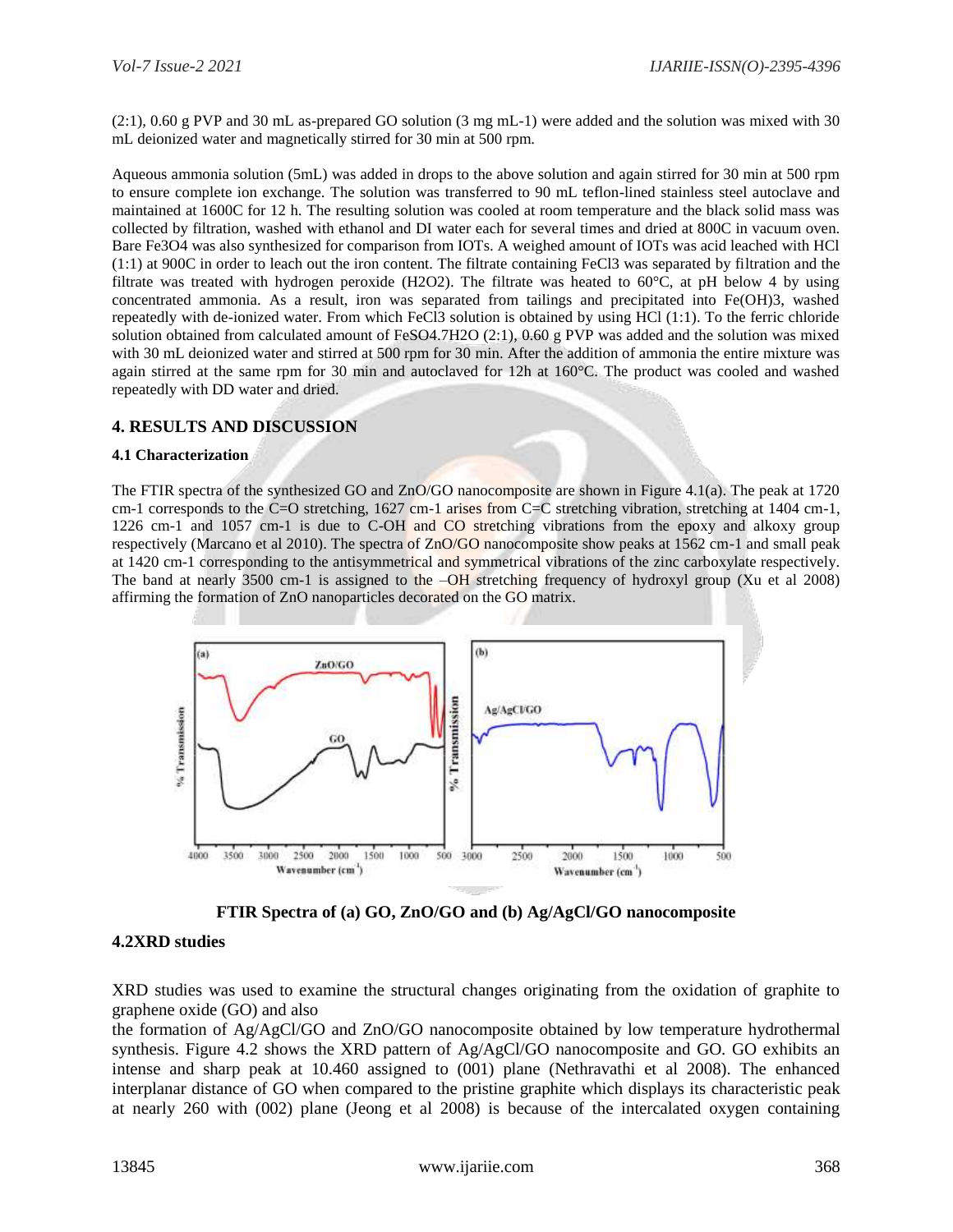functional groups in GO. The XRD pattern of Ag/AgCl/GO photocatalyst synthesized using mild reducing agent and was investigated to examine the formation of Ag/AgCl/GO nanocomposite.



 **XRD of (a) GO and (b) ZnO/GO nanocomposite**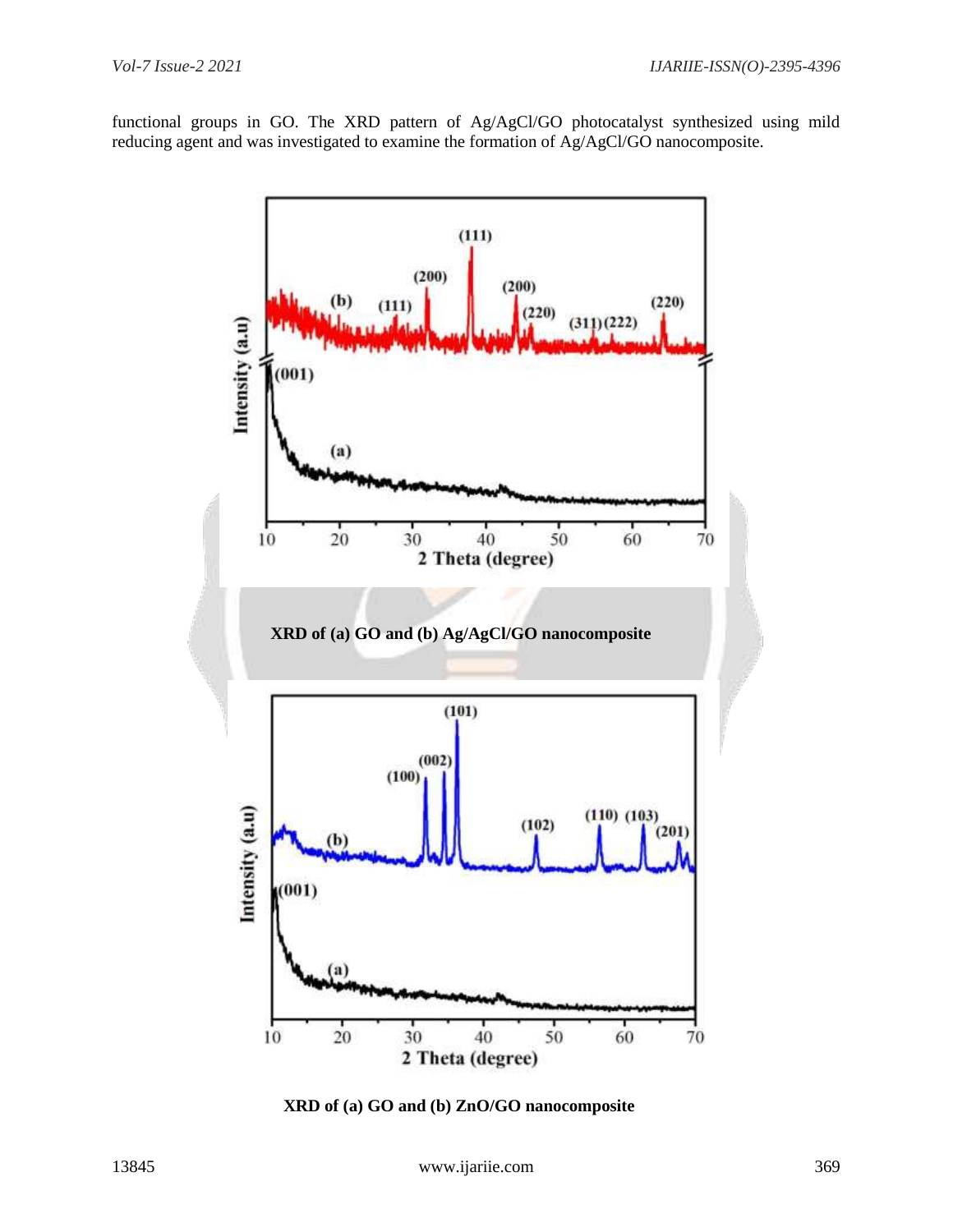# **5. CONCLUSIONS**

This dissertation investigates the applications of graphene based composites in the photocatalysis and supercapacitor applications. The graphene which serves as the matrix for the growth of metal oxide/metal halides and metal nanoparticles was prepared by Hummers method. It is further modified with metal oxides, metal halides and noble metals and used for various applications.

For photocatalytic degradation of MB dye, ZnO/GO and Ag/AgCl/GO nanocomposite were developed by a low temperature hydrothermal method. The resulting photocatalysts was characterized by various instrumental methods to study their structure, size, morphology, elemental composition, chemical composition and surface properties. The XRD and EDAX analysis confirms the formation of GO and successful incorporation of ZnO and Ag/AgCl on GO matrix. Clubbing of GO with ZnO, ie., ZnO/GO nanocomposite have shown good photocatalytic performance owing to the reduction of the recombination of charge carriers on the catalysts surface leading to structural changes, required for an efficient photocatalyst. The Ag/AgCl/GO nanocomposite effectively absorbs the incident photons due to the confined SPR excitation of Ag nanoparticles existing in the visible region, reinforcing the separation of photogenerated electron and hole pair. The visible light absorption of Ag/AgCl is due to the presence of plasmonic absorption of Ag nanocrystals, since AgCl alone can't absorb visible light due to the wide band gap of 3.32 eV leading to difficulty in excitation in visible light and also it is found to be unstable under sunlight. The presence of Ag nanoparticles on AgCl enhances the absorption of visible light due to the strong SPR effect.

# **6. REFERENCES**

1.Ahmed, KAM, Zeng, QM, Wu, KB & Huang, KX 2010, Mn3O4 nanoplates and nanoparticles: Synthesis, characterization, electrochemical and catalytic properties', Journal of Solid State Chemistry, vol. 183, no.3, pp. 744- 751.

2.Akpan, UG & Hameed, BH 2009, 'Parameters affecting the photocatalytic degradation of dyes using TiO2-based photocatalysts: A review', Journal of Hazardous Materials, vol. 170, no. 2, pp. 520-529.

3.Aleksandra BD, Leunga, YH & Alan, MCN 2014, 'Strategies for improving the efficiency of semiconductor metal oxide photo catalysis, Material Horizons, vol. 1, no. 4, pp. 400-410.

4.Amrita, J & Tripathi, SK 2013, 'Converting eucalyptus leaves into mesoporous carbon for its application in quasi solid state supercapacitors', Journal of Solid State Electrochemistry, vol. 17, no. 9, pp. 2545-2550.

5.An, C, Ming, X, Wang, J & Wang, S 2012, 'Construction of magnetic visible-light-driven plasmonic Fe3O4@SiO2@AgCl:Ag nano photo catalyst', Journal of Material Chemistry, vol. 22, no. 11, pp. 5171-5176.

6.An, C, Peng, S & Sun, Y 2010, 'Facile synthesis of sunlight driven AgCl:Ag plasmonic nanophotocatalyst', Advanced Materials, vol. 22, no. 23, pp. 2570-2574.

7.An, G, Ma, W, Sun, Z, Liu, Z, Han, B, Miao, S, Miao, Z & Ding, K 2007, 'Preparation of titania/carbon nanotubes composites using supercritical ethanol and their photocatalytic activity for phenol degradation under visible light irradiation', Carbon, vol. 45, no. 11, pp. 1795-1801.

8.An, X, Yu, JC, Wang, Y, Hu, Y, Yu, X & Zhang, G 2012, 'WO3 nanorods/graphene nanocomposites for high efficiency visible light driven photocatalysis and NO2 gas sensing', vol. 22, no. 17, pp. 8525-8531.

9.Arava, LMR, Manikoth, MS, Sanketh, RG & Pulickel, MA 2010, 'Multisegmented Au-MnO2/carbon nanotubes hybrid coaxial arrays for high-power supercapacitor applications', Journal of Physical Chemistry C, vol. 114, no. 1, pp. 658-663.

10.Babakhani, B & Ivey, DG 2010, 'Anodic deposition of manganese oxide electrodes with rod-like structure for application as electrochemical capacitors', Journal of Power Sources, vol. 195, no. 7, pp. 2110-2117.